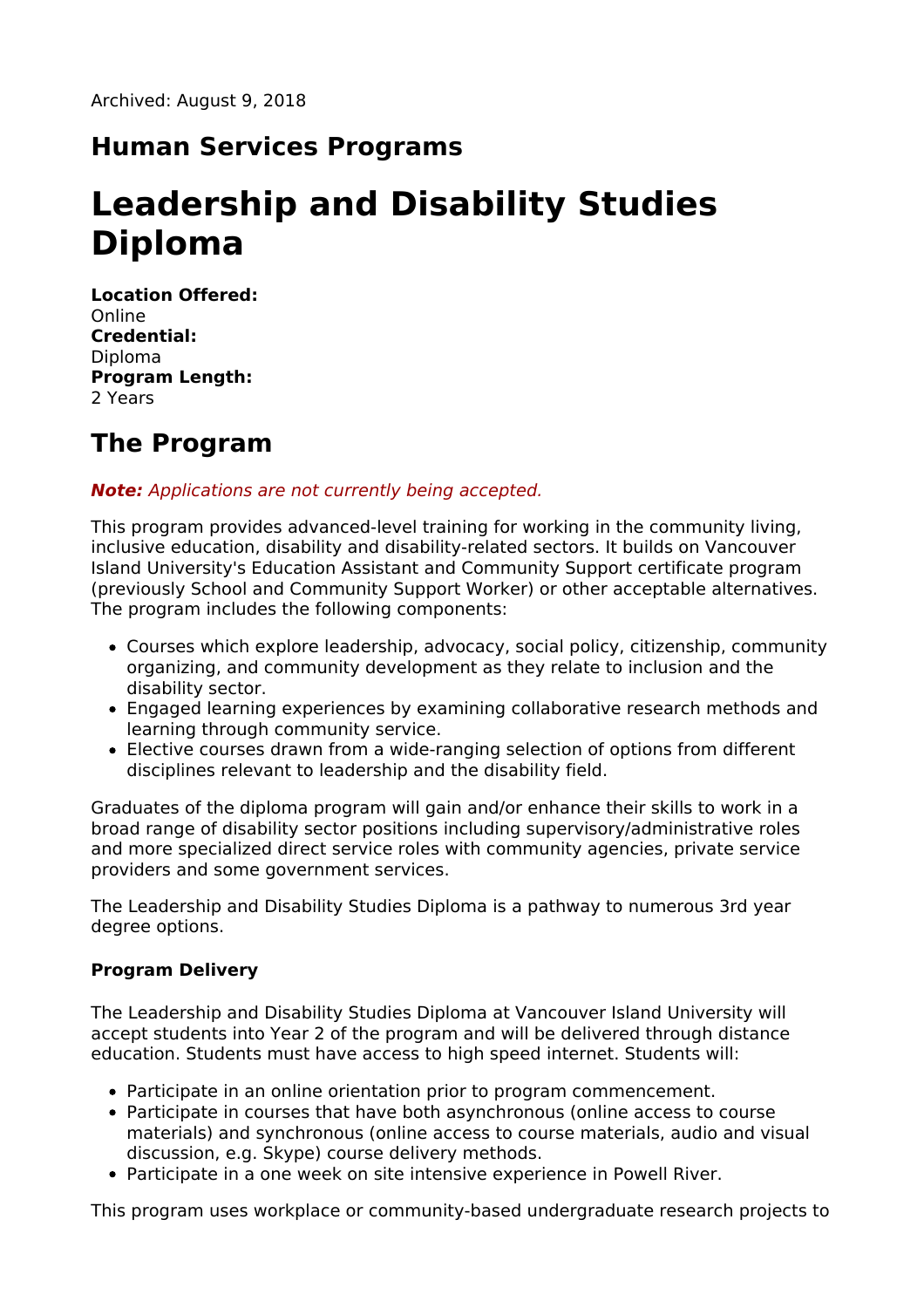help students integrate and apply classroom learning in practice, while making a contribution to their home community, school or organization.

Students who successfully complete the program will receive a Vancouver Island University diploma.

### **Transfer Credit (from other institutions)**

Vancouver Island University recognizes the academic knowledge and achievement of students who have undertaken post-secondary studies at other colleges, institutes, or universities. Credit is assigned on the basis of an official transcript, course outlines, and other supporting documentation.

### **Prior Learning Assessment**

Prior Learning Assessments are also available for students with substantial work experience or other closely related activities.

## **Program Outline**

| Year <sub>2</sub>                                                                                                                                                                                                                                     | <b>Credits</b> |
|-------------------------------------------------------------------------------------------------------------------------------------------------------------------------------------------------------------------------------------------------------|----------------|
| LDS 200 - (Citizenship and Human Rights)                                                                                                                                                                                                              | 3              |
| LDS 210 - (Leadership, Advocacy, and Social Policy)                                                                                                                                                                                                   | 3              |
| LDS 220 - (Action Research and Learning in Community)                                                                                                                                                                                                 | 3              |
| LDS 230 - (Leadership and Disability Studies Practicum)                                                                                                                                                                                               | 3              |
| LDS 250 - (Community Development)                                                                                                                                                                                                                     | 3              |
| lOne of:<br>PSYC 111 - (Contemporary Psychology I) or,<br>PSYC 121 - (Developmental Psychology) or,<br>PSYC 131 - (Child Development I) or,<br>SOCI 111 - (Introduction to Sociology) or,<br>MGMT 192 - (Principles of Management) or,                | 3              |
| lOne of:<br>PSYC 112 - (Contemporary Psychology II) or,<br>PSYC 122 - (Developmental Psychology) or,<br>PSYC 132 - (Child Development II) or,<br>SOCI 112 - (Canadian Society in the Contemporary World) or,<br>MGMT 292 - (Organizational Behaviour) | 3              |
| University-level English*                                                                                                                                                                                                                             | 3              |
| Approved elective**                                                                                                                                                                                                                                   | 6              |
| <b>Total credits</b>                                                                                                                                                                                                                                  | 30             |

\* Minimum "C" grade required.

\*\* Refer to the Leadership and Disability Studies department page for a list of approved electives or discuss with Program Advisor, Coordinator, or Chair.

# **Completion Requirements**

To be eligible for a Leadership and Disability Studies Diploma, students must:

- Complete all of the required program courses and obtain a minimum "C" grade in every course.
- Achieve a passing grade in the practicum course.
- Complete all requirements within 5 years.